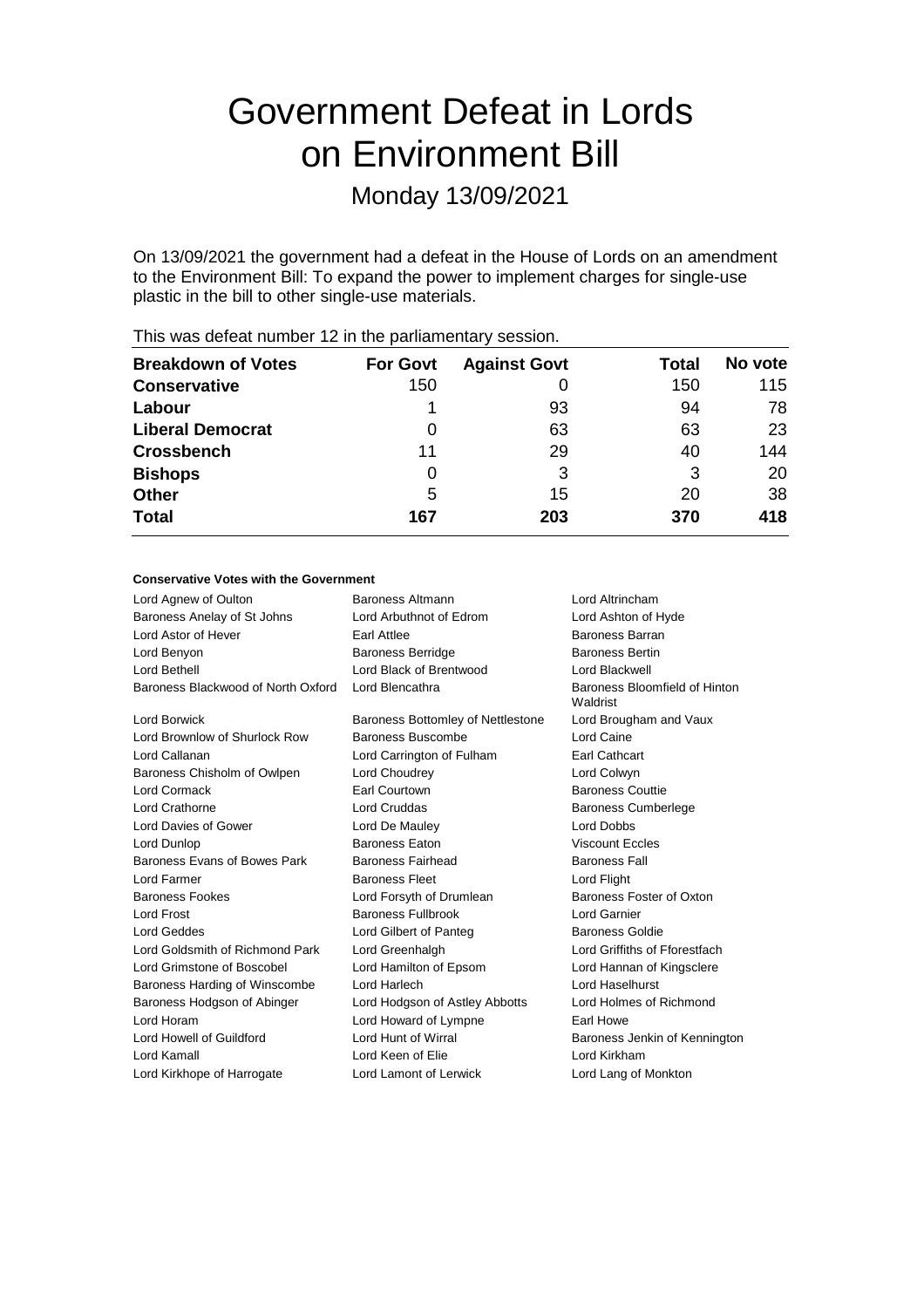Earl Leicester Lord Leigh of Hurley Lord Lexden Lord Lilley Lord Lingfield Lord Mackay of Clashfern Lord McColl of Dulwich Lord McLoughlin Lord Mendoza Baroness Meyer Baroness Mobarik Baroness Mone Duke of Montrose **Baroness Morris of Bolton** Baroness Morrissey Lord Moylan Lord Moynihan Lord Naseby Baroness Neville-Rolfe Baroness Nicholson of Winterbourne Baroness Noakes Lord Norton of Louth Lord O'Shaughnessy Lord Parkinson of Whitley Bay Lord Patten **Lord Pickles Lord Pickles Baroness Pidding** Lord Polak Lord Porter of Spalding Lord Randall of Uxbridge Baroness Rawlings **Lord Reay Lord Reay Baroness Redfern** Lord Risby **Lord Robathan** Baroness Rock **Lord Robathan** Baroness Rock Baroness Sanderson of Welton Lord Sandhurst Lord Sarfraz Baroness Sater **Baroness Scott of Bybrook** Baroness Seccombe Lord Sharpe of Epsom **Lord Sheikh** Baroness Shephard of Northwold Lord Sherbourne of Didsbury Baroness Shields **Lord Shinkwin** Earl Shrewsbury Lord Smith of Hindhead Lord Spencer of Alresford Lord Stewart of Dirleton Baroness Stowell of Beeston Baroness Stroud Baroness Sugg **Lord Suri Lord Suri Lord Swinten** Lord Swinfen Lord Taylor of Holbeach Lord Trefgarne Lord True Lord Vaizey of Didcot **Baroness Vere of Norbiton** Baroness Verma Lord Wei Lord Wharton of Yarm Lord Willetts Baroness Williams of Trafford Lord Young of Cookham Viscount Younger of Leckie

**Conservative Votes against the Government**

#### **Labour Votes with the Government** Baroness Golding

#### **Labour Votes against the Government**

Lord Anderson of Swansea Lord Bach Lord Bassam of Brighton Baroness Blake of Leeds Lord Boateng Lord Browne of Ladyton Baroness Bryan of Partick Lord Campbell-Savours Lord Carter of Coles Lord Clark of Windermere **Lord Coaker Communist Control** Baroness Cohen of Pimlico Lord Collins of Highbury Baroness Crawley Lord Davies of Brixton Lord Davies of Oldham Baroness Donaghy Baroness Davies Baroness Drake Lord Dubs Lord Elder Lord Faulkner of Worcester Lord Foulkes of Cumnock Lord Glasman Lord Griffiths of Burry Port Lord Grocott Lord Harris of Haringey Lord Haskel Baroness Hayman of Ullock Baroness Hayter of Kentish Town Baroness Healy of Primrose Hill Lord Hendy Baroness Henig Baroness Hilton of Eggardon Lord Howarth of Newport Lord Hunt of Kings Heath Lord Jones Lord Kennedy of Southwark Lord Khan of Burnley Lord Knight of Weymouth Baroness Lawrence of Clarendon Lord Layard Lord Lipsey Baroness McDonagh Baroness McIntosh of Hudnall Lord McKenzie of Luton Baroness Merron Lord Morgan Lord Morris of Aberavon Baroness Morris of Yardley Lord Pendry Lord Ponsonby of Shulbrede Baroness Primarolo **Baroness Prosser** Baroness Prosser Baroness Quin Baroness Ramsay of Cartvale Baroness Rebuck Lord Rooker Lord Rosser **Baroness Royall of Blaisdon** Lord Sawyer Baroness Sherlock **Lord Sikka** Baroness Smith of Basildon Baroness Taylor of Bolton Baroness Thornton Lord Tomlinson

Baroness Adams of Craigielea Lord Adonis Lord Annual Lord Alli

Baroness Chakrabarti **Viscount Chandos** Baroness Chapman of Darlington Baroness Jones of Whitchurch Lord Jordan Baroness Kennedy of The Shaws Baroness Mallalieu Lord Maxton Lord McConnell of Glenscorrodale Viscount Stansgate Lord Stevenson of Balmacara Baroness Symons of Vernham Dean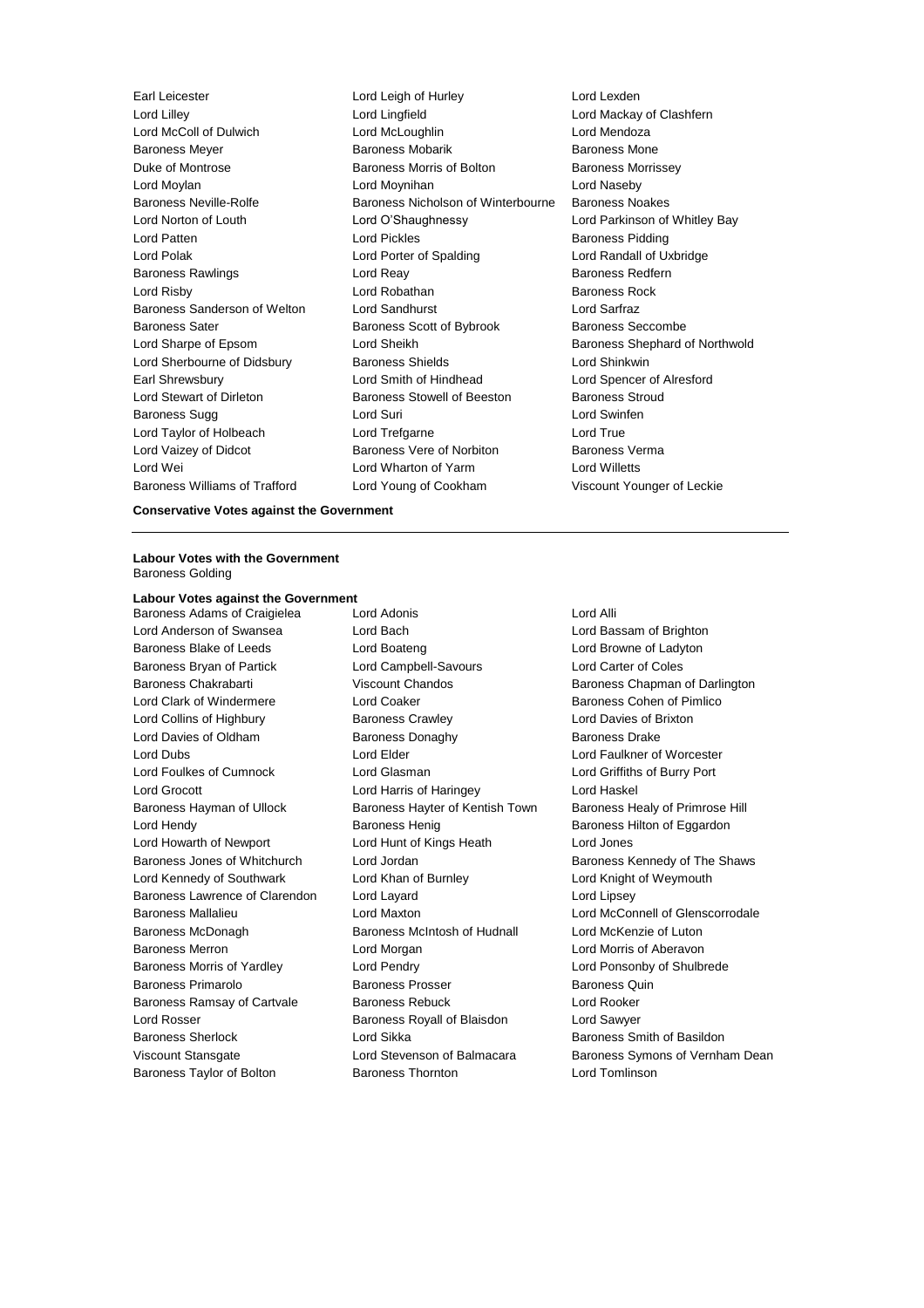Lord Watts Lord West of Spithead Baroness Wheeler Baroness Whitaker **Lord Whitty** Lord Whitty **Baroness Wilcox of Newport**<br>
Lord Wood of Anfield **Baroness Young of Old Scor** 

Lord Tunnicliffe **Baroness Warwick of Undercliffe** Lord Watson of Invergowrie Baroness Young of Old Scone

### **Liberal Democrat Votes with the Government**

### **Liberal Democrat Votes against the Government**

| Lord Addington                                | Lord Alderdice                                                    | Lord Allan of Hallam                |
|-----------------------------------------------|-------------------------------------------------------------------|-------------------------------------|
| Baroness Bakewell of Hardington<br>Mandeville | <b>Baroness Barker</b>                                            | Lord Beith                          |
| Baroness Benjamin                             | Baroness Bonham-Carter of Yarnbury Baroness Bowles of Berkhamsted |                                     |
| <b>Baroness Brinton</b>                       | Lord Burnett                                                      | Baroness Burt of Solihull           |
| Lord Campbell of Pittenweem                   | Lord Chidgey                                                      | <b>Lord Cotter</b>                  |
| Lord Dholakia                                 | <b>Baroness Doocey</b>                                            | Baroness Featherstone               |
| Lord Foster of Bath                           | Baroness Garden of Frognal                                        | Lord German                         |
| Lord Goddard of Stockport                     | <b>Baroness Grender</b>                                           | <b>Baroness Hamwee</b>              |
| Baroness Harris of Richmond                   | Baroness Humphreys                                                | Lord Hussain                        |
| Baroness Hussein-Ece                          | Baroness Janke                                                    | <b>Baroness Jolly</b>               |
| Baroness Kramer                               | Lord McNally                                                      | Baroness Miller of Chilthorne Domer |
| Lord Newby                                    | Lord Oates                                                        | Lord Paddick                        |
| Baroness Parminter                            | <b>Baroness Pinnock</b>                                           | Lord Purvis of Tweed                |
| Baroness Randerson                            | Lord Razzall                                                      | Lord Rennard                        |
| Lord Roberts of Llandudno                     | Lord Sharkey                                                      | <b>Baroness Sheehan</b>             |
| Lord Shipley                                  | Lord Stoneham of Droxford                                         | Lord Storey                         |
| Lord Strasburger                              | Lord Stunell                                                      | <b>Baroness Suttie</b>              |
| Lord Taverne                                  | Lord Teverson                                                     | Lord Thomas of Gresford             |
| Baroness Thomas of Winchester                 | <b>Baroness Thornhill</b>                                         | Viscount Thurso                     |
| Lord Tope                                     | Lord Tyler                                                        | Baroness Tyler of Enfield           |
| Lord Wallace of Saltaire                      | <b>Baroness Walmsley</b>                                          | Lord Willis of Knaresborough        |
|                                               |                                                                   |                                     |

#### **Crossbench Votes with the Government**

Lord Brown of Eaton-under-Heywood Lord Carrington **Lord Craig of Radley** Earl Kinnoull **Earl Lord Laming** Lord Lord Macpherson of Earl's Court Baroness Masham of Ilton **Lord Palmer** Lord Pannick Lord Pannick

Lord Powell of Bayswater **Lord Stirrup** 

#### **Crossbench Votes against the Government**

Baroness Boycott **Baroness Brown of Cambridge** Baroness Bull Baroness Campbell of Surbiton Earl Clancarty **Example 2018** Viscount Craigavon Baroness D'Souza **Baroness Finlay of Llandaff** Lord Greenway Lord Hannay of Chiswick **Lord Harries of Pentregarth** Baroness Hayman Lord Hogan-Howe Lord Hope of Craighead Lord Kerr of Kinlochard Baroness Kidron Lord Londesborough Lord Low of Dalston Baroness Meacher **Baroness Prashar Communist Prashar** Lord Ravensdale Lord Russell of Liverpool **Lord Vaux of Harrowden** Baroness Watkins of Tavistock Duke of Wellington **Baroness Wheatcroft** 

Lord Aberdare Lord Berkeley of Knighton Lord Best

#### **Bishop Votes with the Government**

**Bishop Votes against the Government**

Bishop of Blackburn Archbishop of Canterbury Bishop of Manchester